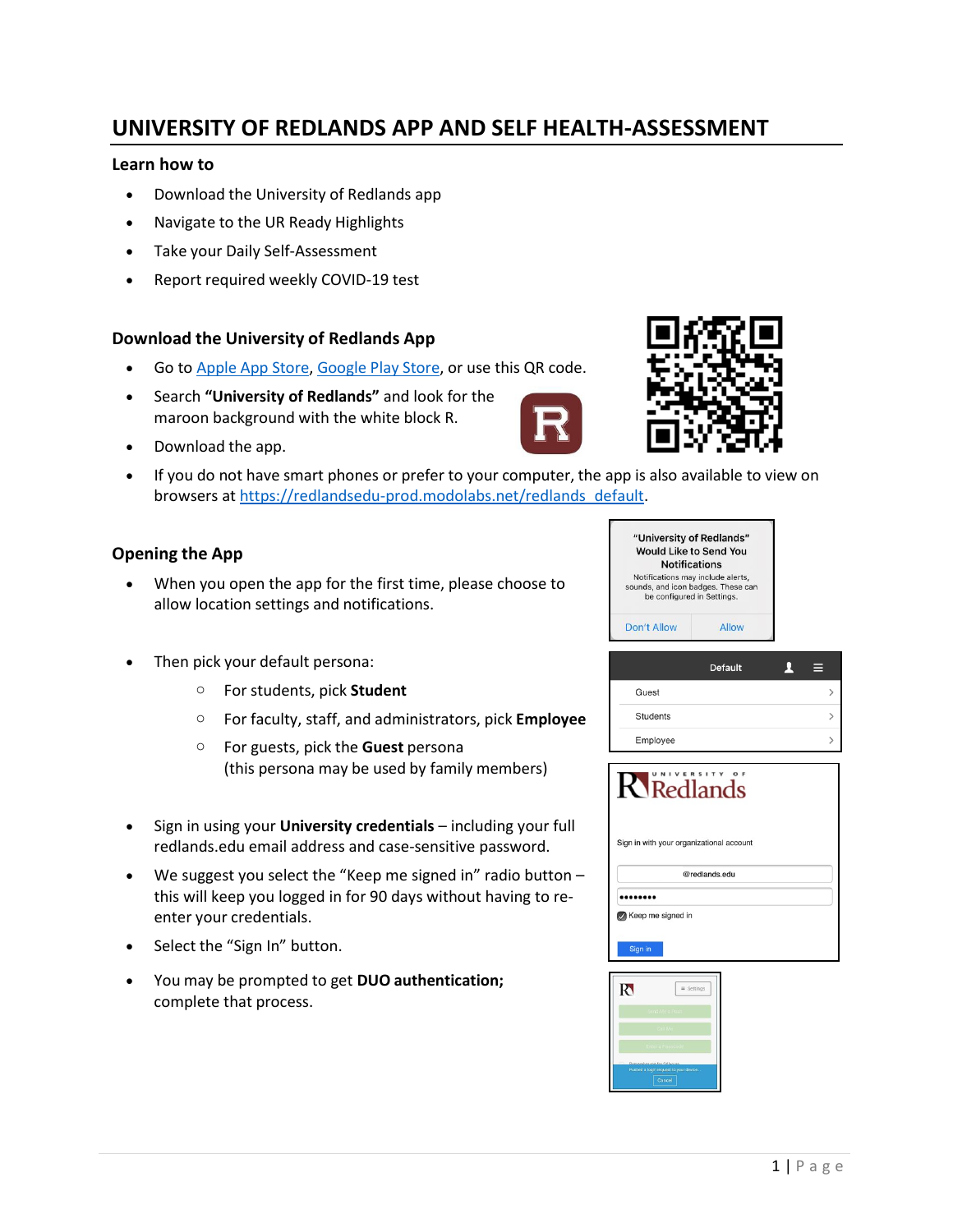## **You're ready to explore the app!**

• The app will initially take you to the home screen for your persona (as selected in the previous step).

## **Health Self-Assessment**

- At the very top of the home screen, you will see your status for the Health Self-Assessment. If you have been vaccinated, you do not have to complete the Daily assessment.
- The orange triangle icon and language indicate that your daily assessment still needs to be completed.



• Once taken, the icon and language will change to a green "pass" checkmark if you pass.



**HEALTH SELF-ASSESSMENT** 

 $\rightarrow$ 

• If you fail, the icon and language will change to a red "fail" X.



- Your result banner will remain at the top of your screen for the entire day.
- Since you **must complete the assessment daily**, it will reset at midnight, and the banner will show the orange triangle to remind you to complete the assessment for the new day.

## **Opening UR Ready Highlights**

- Students the UR Ready page can be found by selecting the top-left icon on the student home screen titled "UR Ready."
- Employees you can find the UR Ready page at the top rectangle button on the employee home screen titled "UR Ready Highlights."

## **UR Ready Highlights**

- UR Ready Highlights has six main icons
	- 1. University ID
	- 2. Make Testing Appointment
	- 3. Report Required Weekly Testing
	- 4. Students & Families
	- 5. Employees
	- 6. Reporting Form

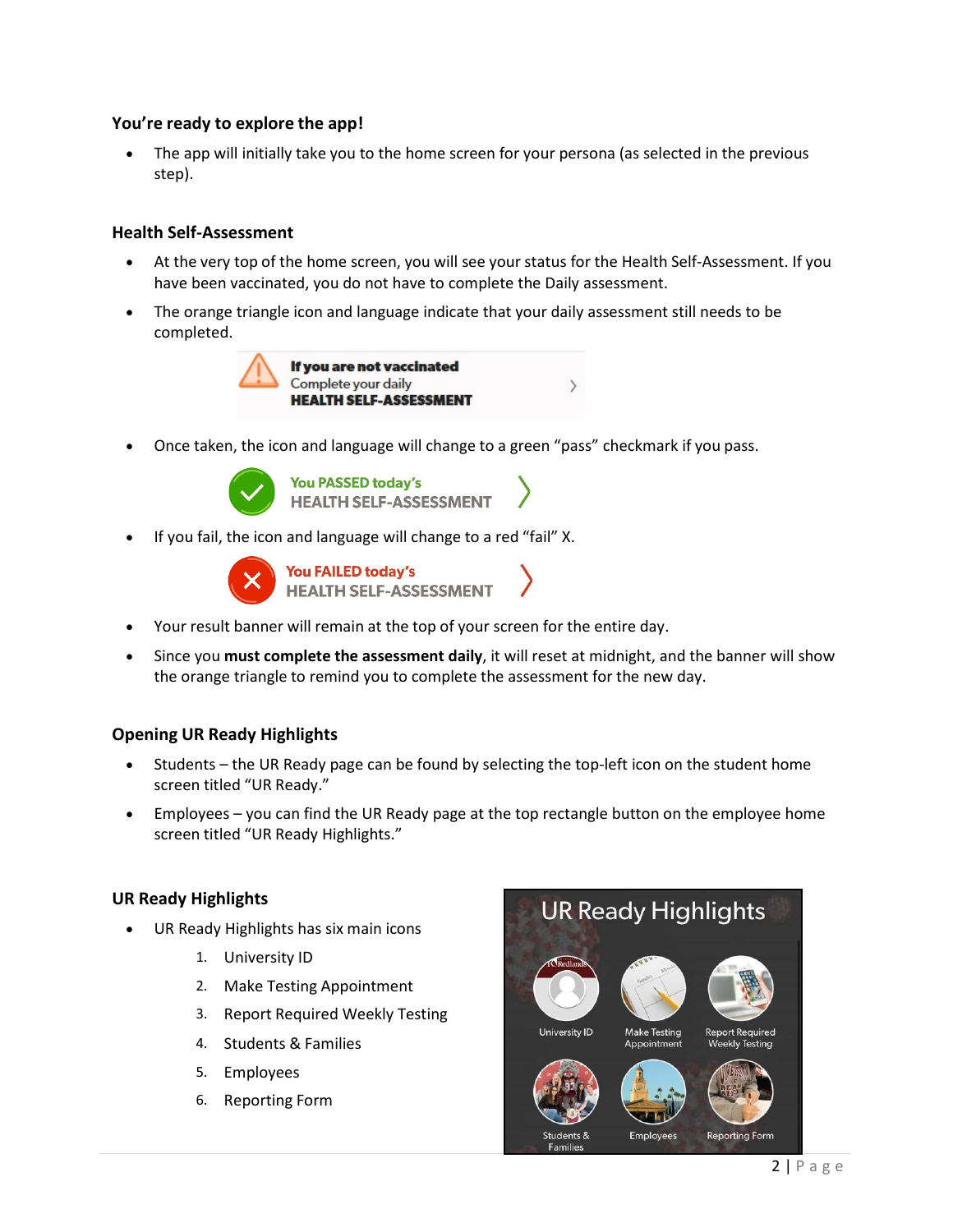## **UR Ready Highlights Icons**

• Your **University ID** may look a little different since it is also being used as a key to show your wellness status. The barcode feature will still work.



- o If you have reported that you have been **vaccinated**, your ID will show the gold/yellow "pass" checkmark.
- o If you are **unvaccinated** and have completed your daily health assessment and recorded your weekly test date, your Digital ID will show the green "pass" checkmark.
- $\circ$  If something is missing, your Digital ID will show an animated red "fail" X.
	- Some things that may cause the red icon on your ID include:
		- not having completed the daily self-assessment for that day;
		- **•** having failed the daily self-assessment on that day;
		- **not completing the Student Safety Pledge and** Expectations Training; or
		- **not completing your required weekly COVID-19 test.**
	- Under your ID photo, it will say, "Why do I have this red icon on my ID?" You can select that to see which reason applies to your situation.
- The **Make Testing Appointment** icon links to the San Bernardino County COVID-19 testing appointment website.
- The **Report Required Weekly Testing** opens a form where you can report the testing location and when you were tested. Please remember to report your COVID-19 test weekly on the date you take it. You will not be asked to report test results in this form.
- The **Students & Families** and **Employees** icons link to the respective UR Ready websites where you can find comprehensive information and many COVID-19 resources.
- The **Reporting Form** icon links to the University's COVID-19 Symptoms, Exposure, or Positive Test Reporting Form.